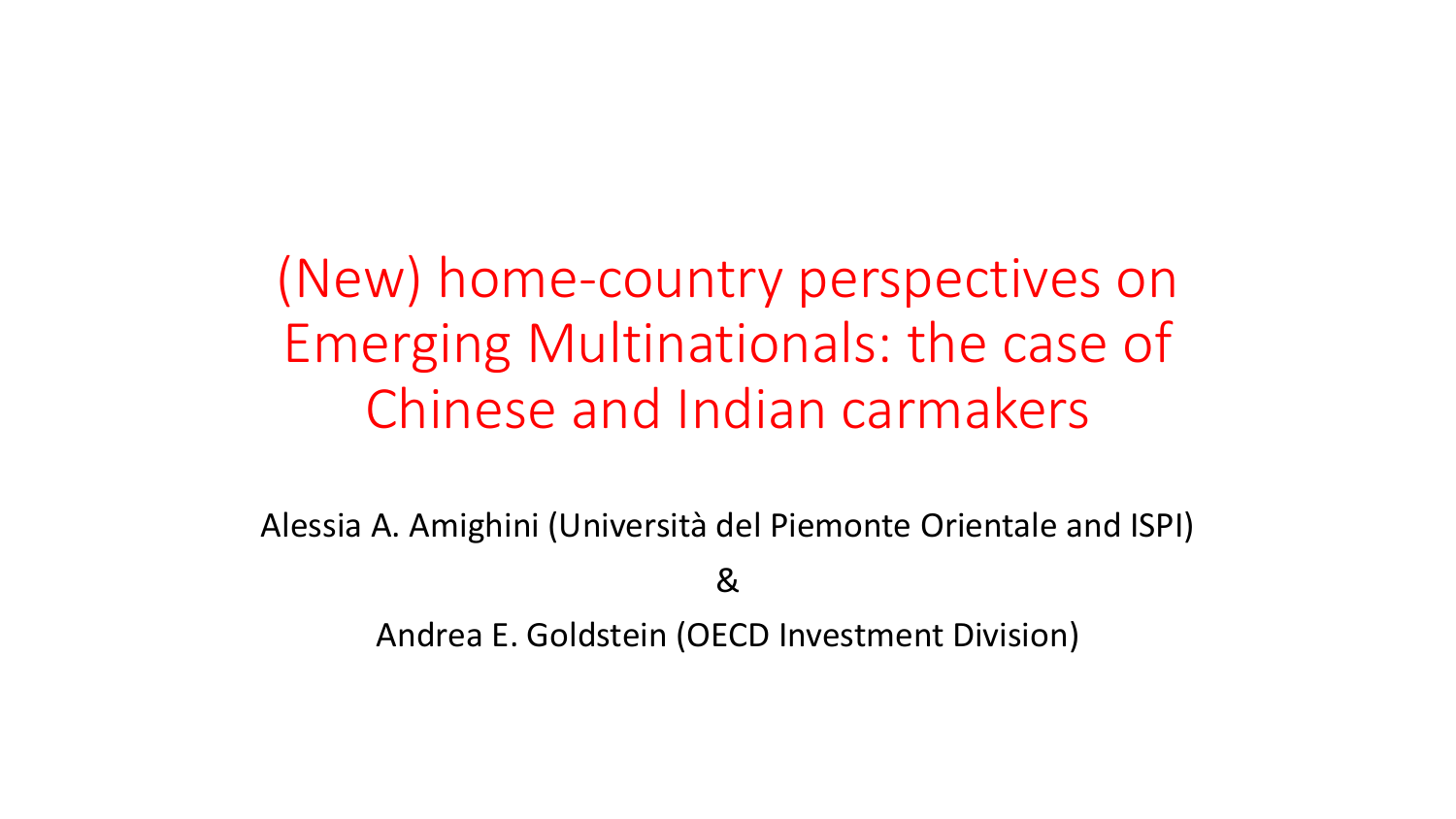"Clash of Auto-Titans: Indian and Chinese Firms in the Global Car Industry"

Chapter in

Mohan Thite, Adrian Wilkinson and Pawan Budhwar (eds.) *Indian Multinationals: Taking India to the World* Oxford University Press, 2015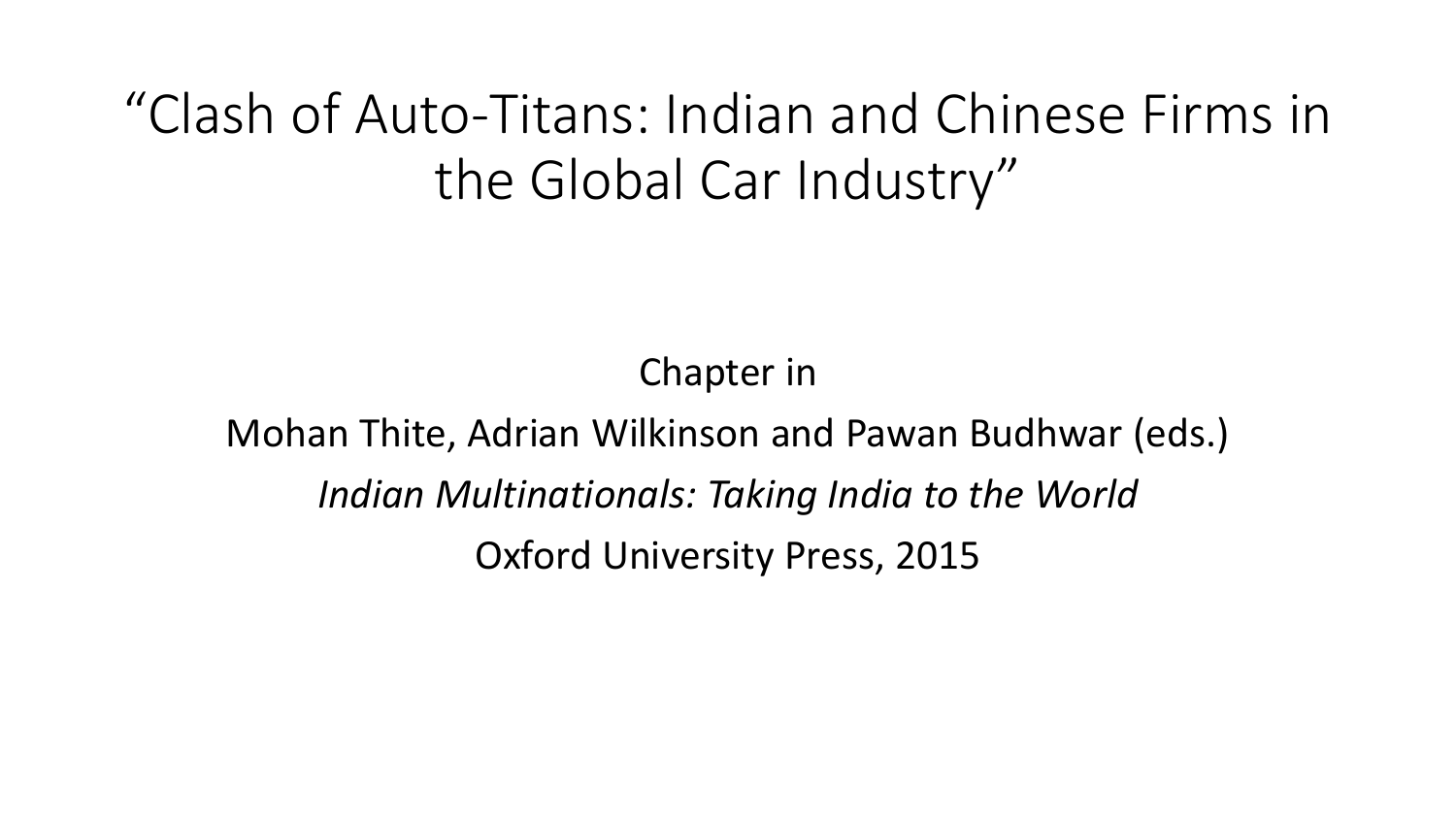## Aim of the paper

- describe emergence of Chinese and Indian producers as key players in the global car industry, with focus on country- and firms-specific advantages and disadvantages
- relate international expansion strategies to the corporate strategies for technological catch-up
- two case-studies Geely-Volvo in Sweden and Mahindra & Mahindra-Ssangyong in South Korea – exemplify major similarities and differences
- argue that differences in corporate governance, organisation and management help explaining corporate strategies, internationalization trajectories, and diverging outcomes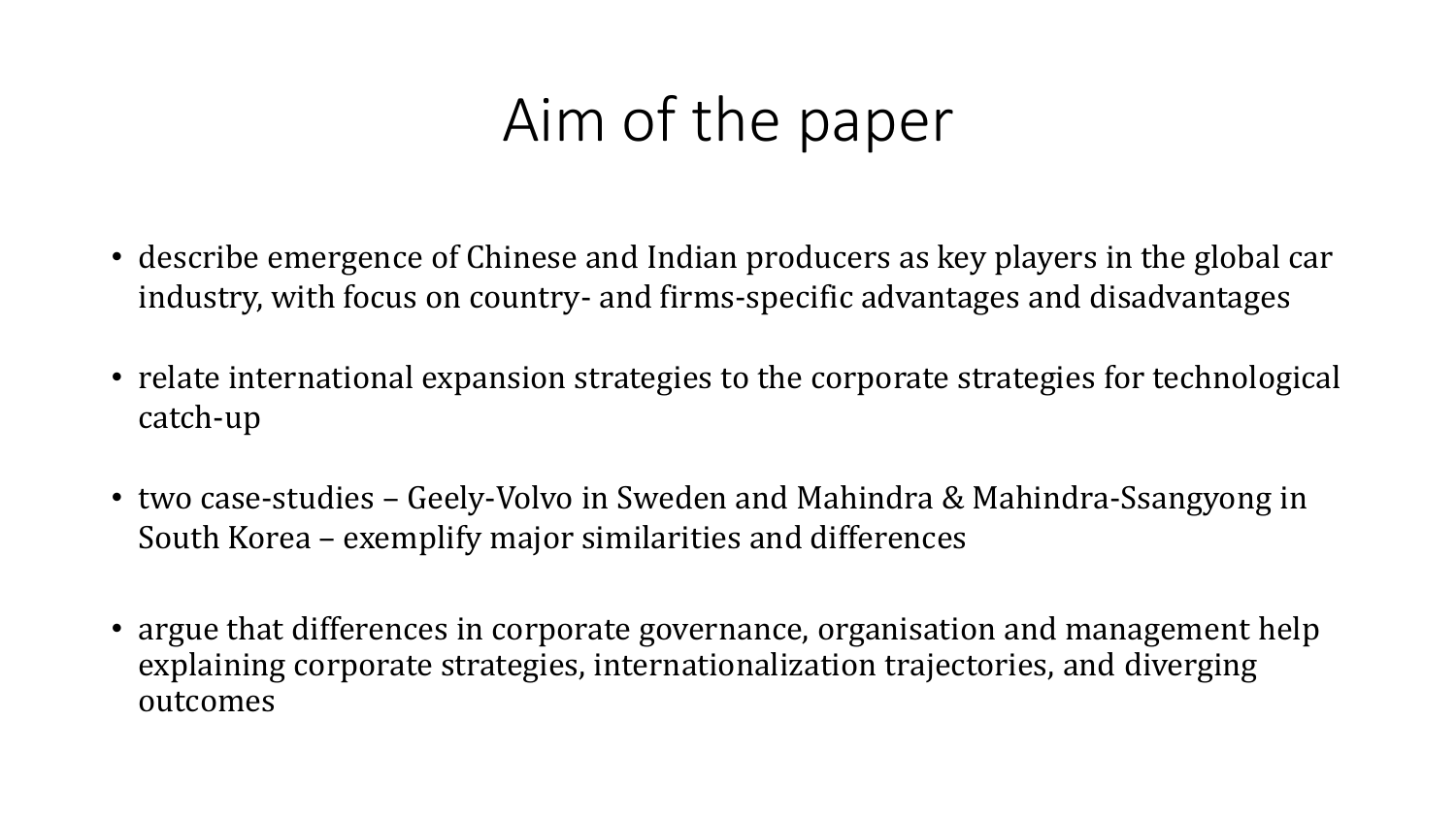## International expansion as a strategy for technological catch-up by EMNEs

Huge literature about:

- Which knowledge do they have (firm-specific, country-specific)?
- Which knowledge do they lack (not just technology, but also organisational, managerial skills)?
- Where and how do they get it from?
- How (well?) do they absorb it?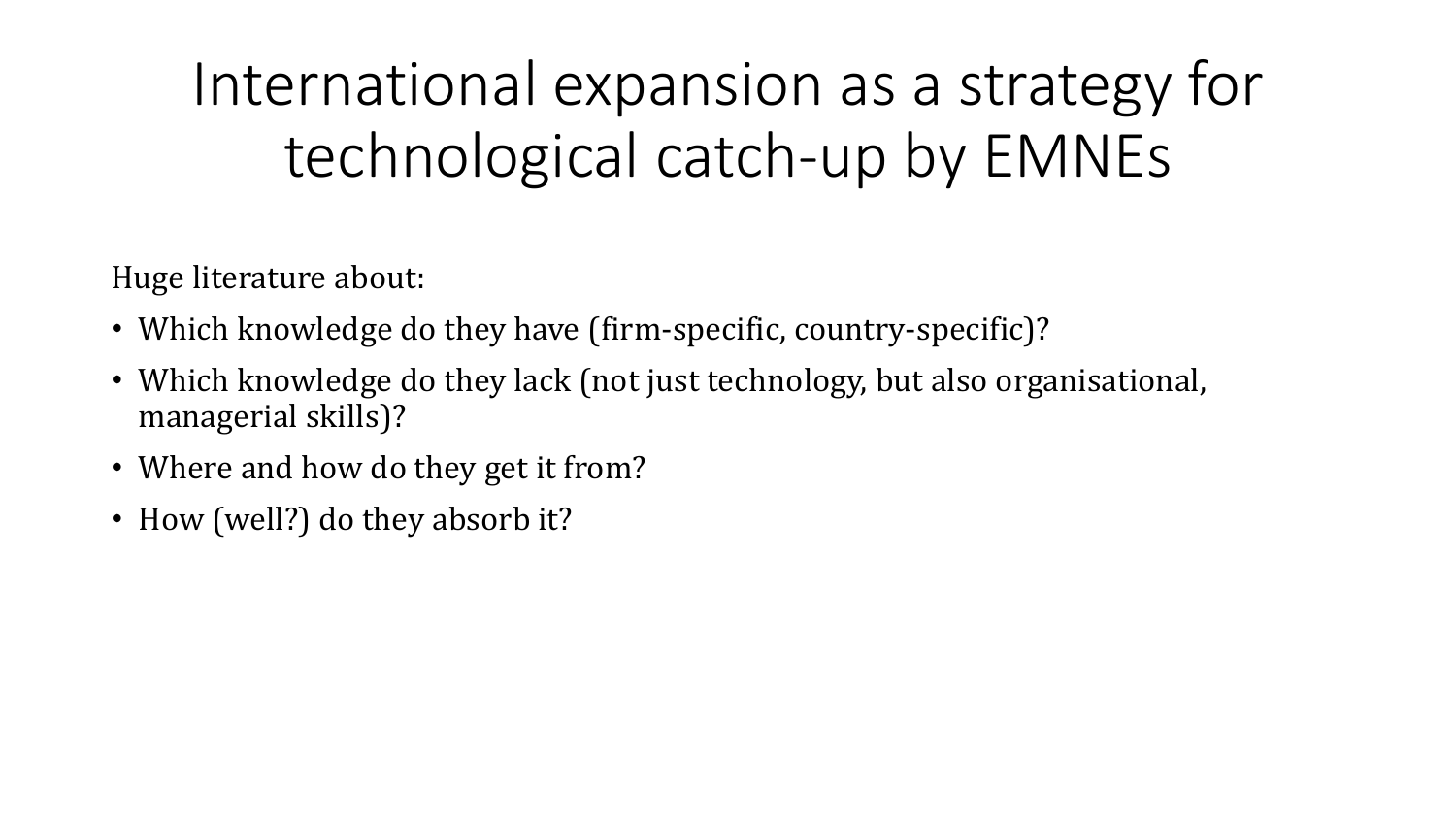# Similarities and differences between Chinese and Indian OEMs

similarities mostly related to CSAs: industrial and trade policy reforms specifically targeted at the car sector

fundamental differences due to diverging FSAs:

crucial difference related to inward FDI

Chinese restricted global OEMs to joint-ventures with large SOEs aiming at improving technological capabilities but little consolidation of state-owned producers, so still mainly rely on foreign designs and technology

Indians have seen FDI as a tool to enhance production, technological and manufacturing skills so India is now a global source for automotive P&Cs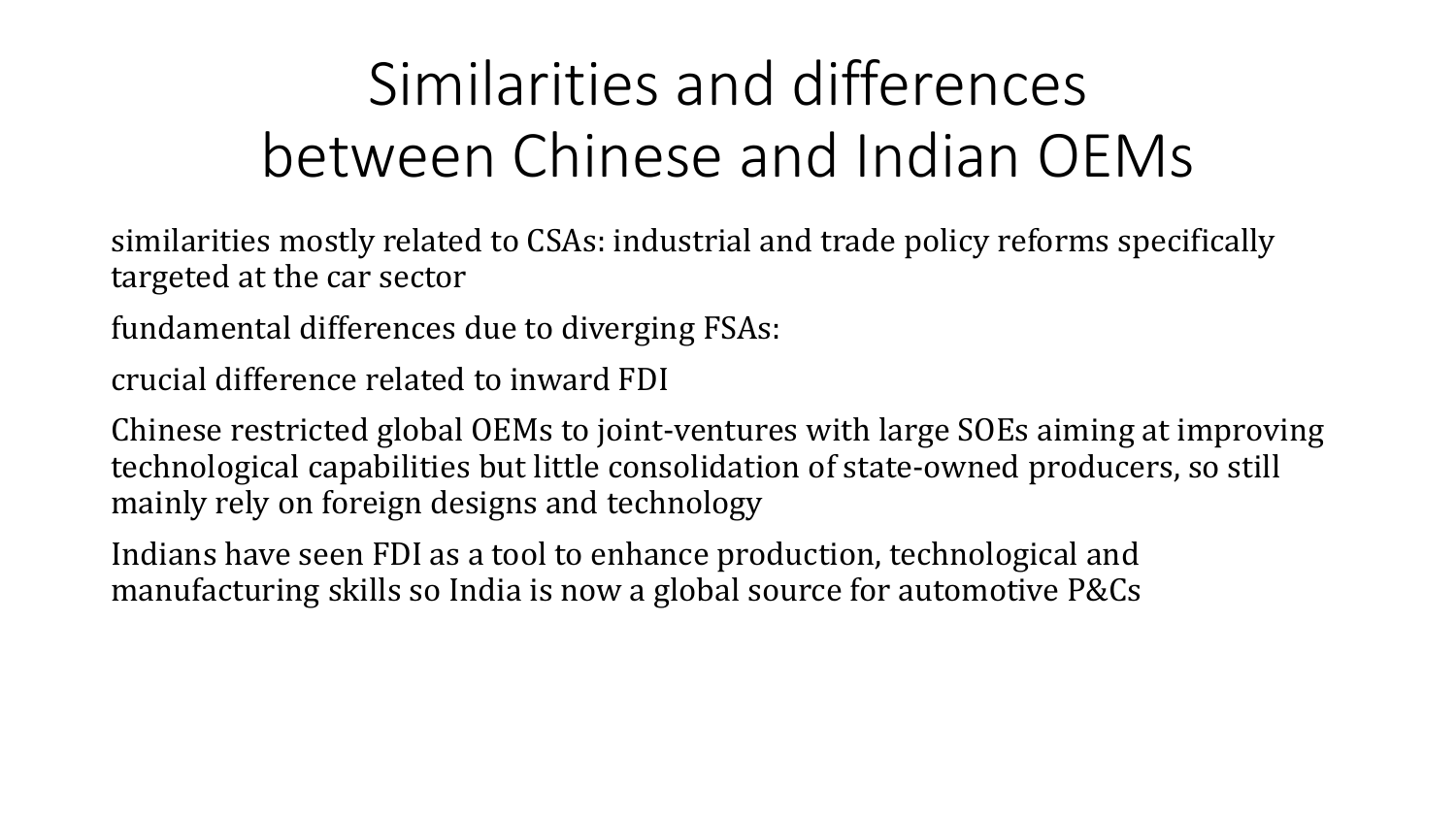

**Figure 4 Net trade balance for passenger car trade since 2000 (million USD)**



Source: authors' elaboration on UNComtrade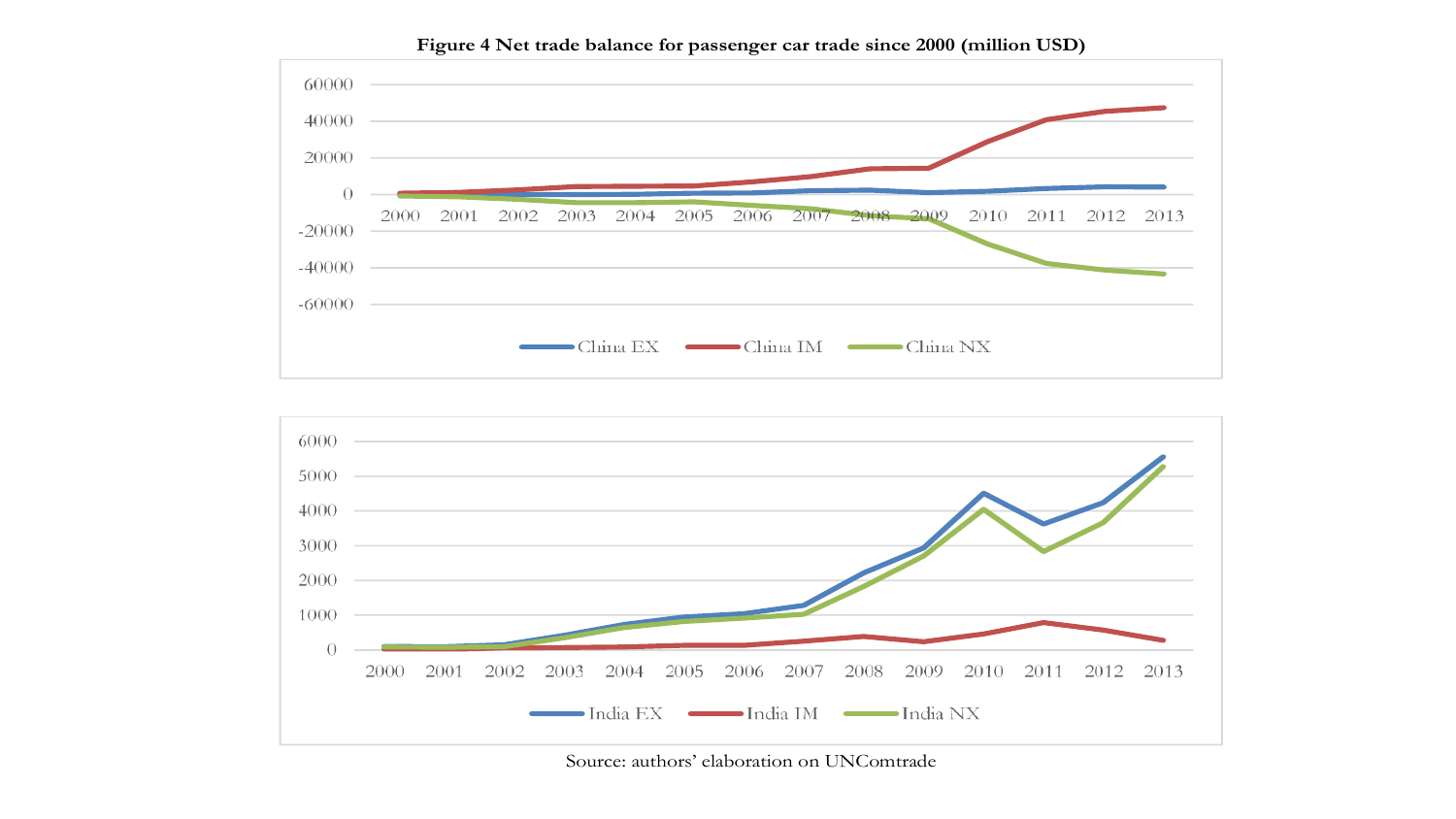#### **Figure 3 Major destinations of Indian and Chinese passenger car exports in 2013**



Source: authors' elaborations on UNComtrade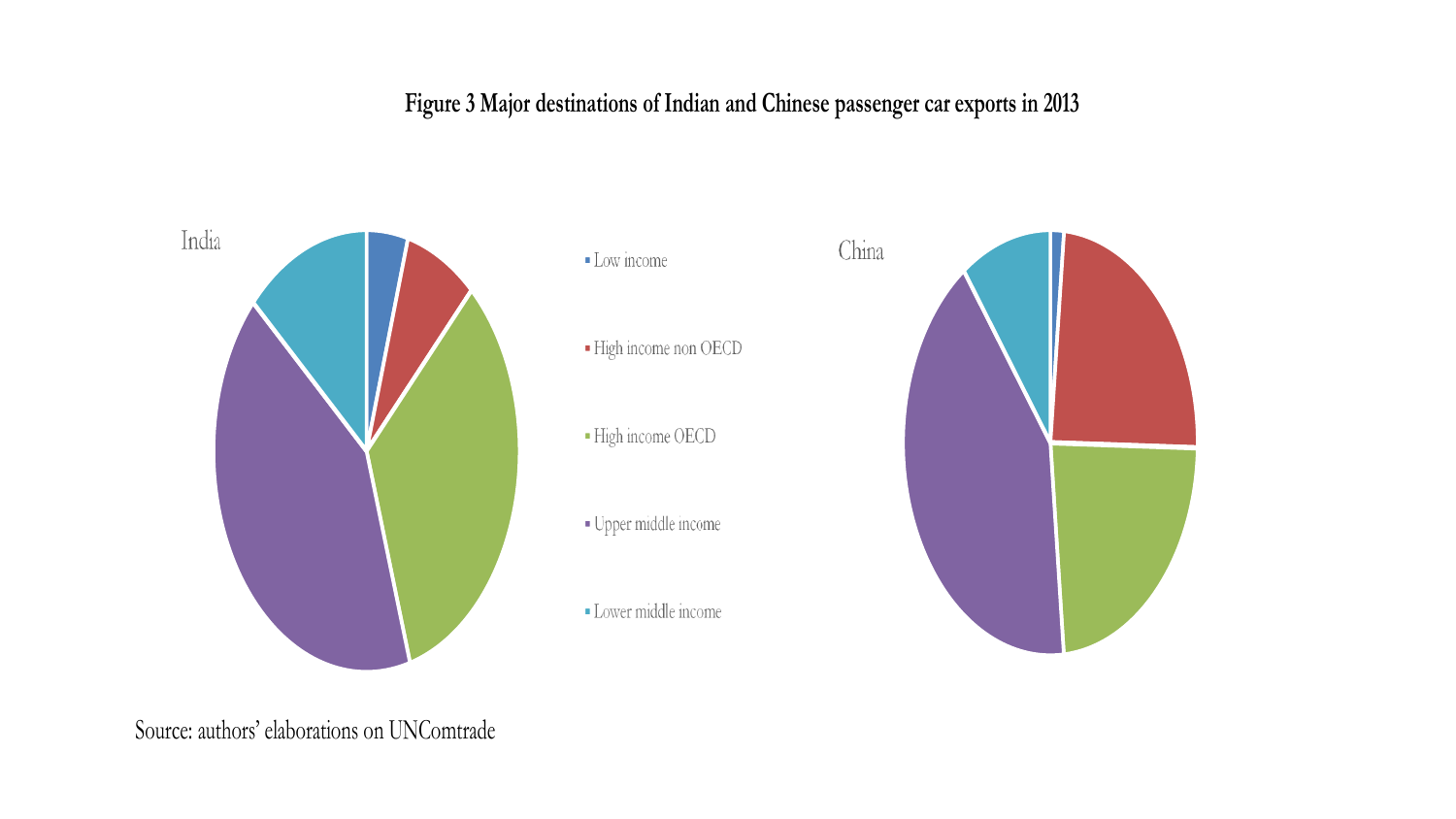#### **Table 6** *Overseas production by Chinese and Indian carmakers, 2012*

| Overseas production   | thousand      | Share of overseas in total |
|-----------------------|---------------|----------------------------|
|                       | vehicles      | production                 |
| FDI by CHINA of which | 423           | 2.7                        |
| EU                    | 420           |                            |
| Other Asia            | $\mathcal{D}$ |                            |
| FDI by INDIA of which | 492           | 15                         |
| EU                    | 368           |                            |
| Other Asia            | 124           |                            |

Source: authors' elaborations on OICA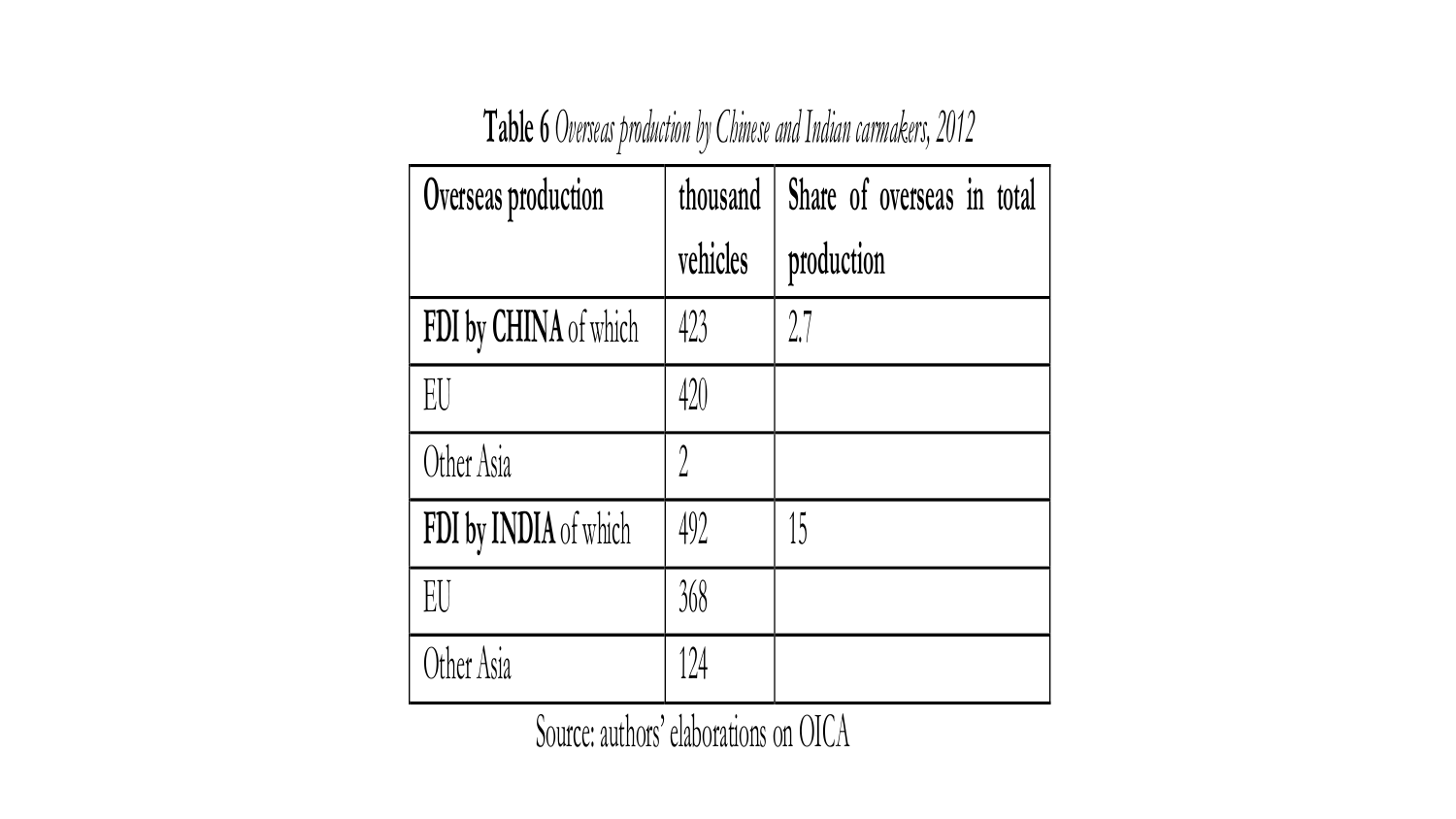# OFDI: switch from passive to active mode of technology acquisition

The experiences of Geely and Mahindra & Mahindra help explaining how acquisitions of established brands and foreign investments were expected to provide innovation, branding and technology

They have ventured into outward FDI to reduce the passivity embedded in the technological learning model based on "inward" globalisation (Nam and Li, 2012) and upgrade in strategic areas such as engine production and model design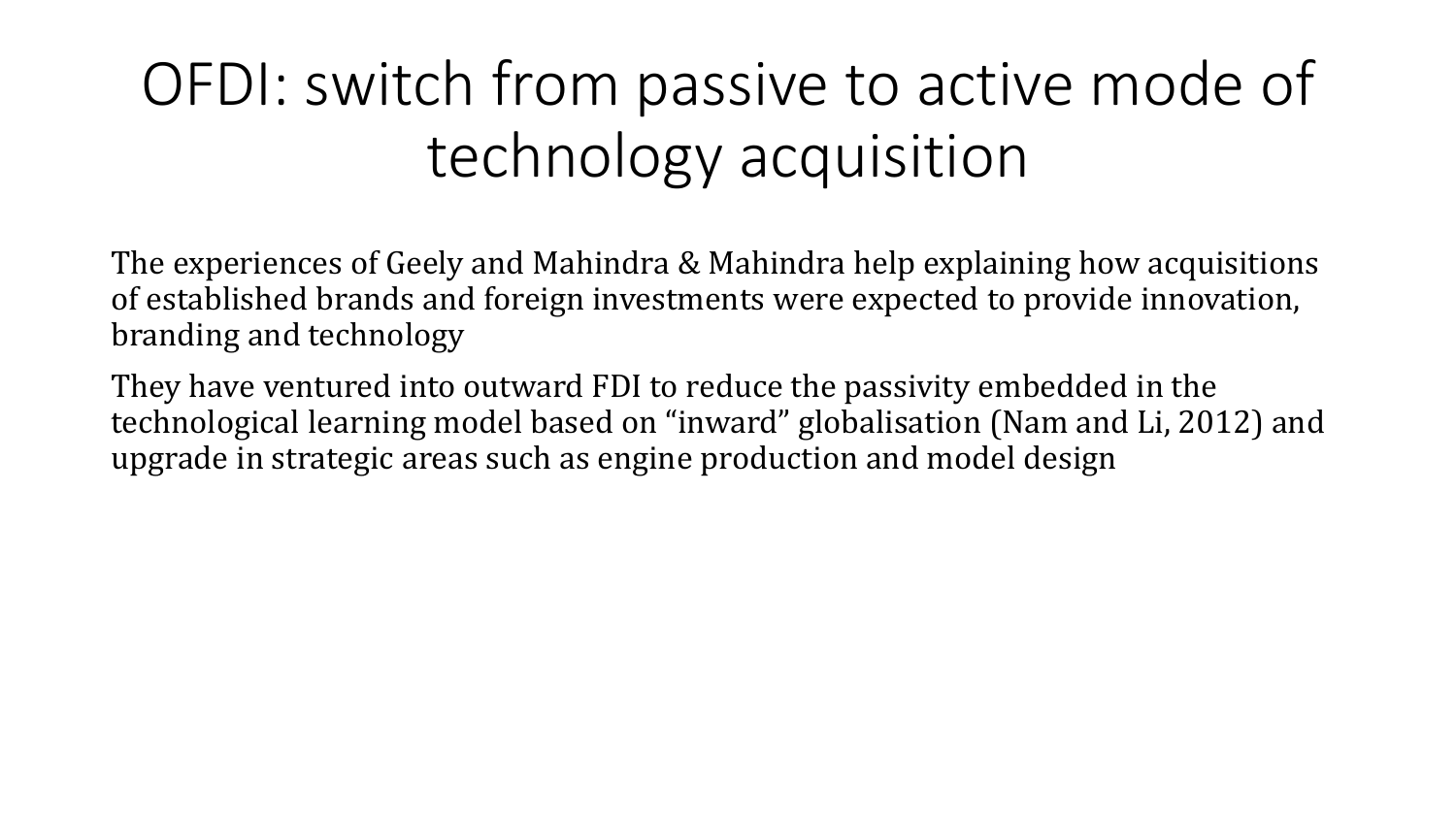#### Two cases compared

Ssangyong is roughly one third as large as Volvo

M&M is a long established business group with a number of successful foreign acquisitions and subsidiaries, while Geely is a corporation with much less international experience

Korea has a very different business environment compared to Sweden and the institutional and technological distances between the home and the host markets are also significantly different

Nonetheless, the two case studies also hint at some broad similarities, far beyond the financial strength derived from favourable corporate financials and supportive home market environments.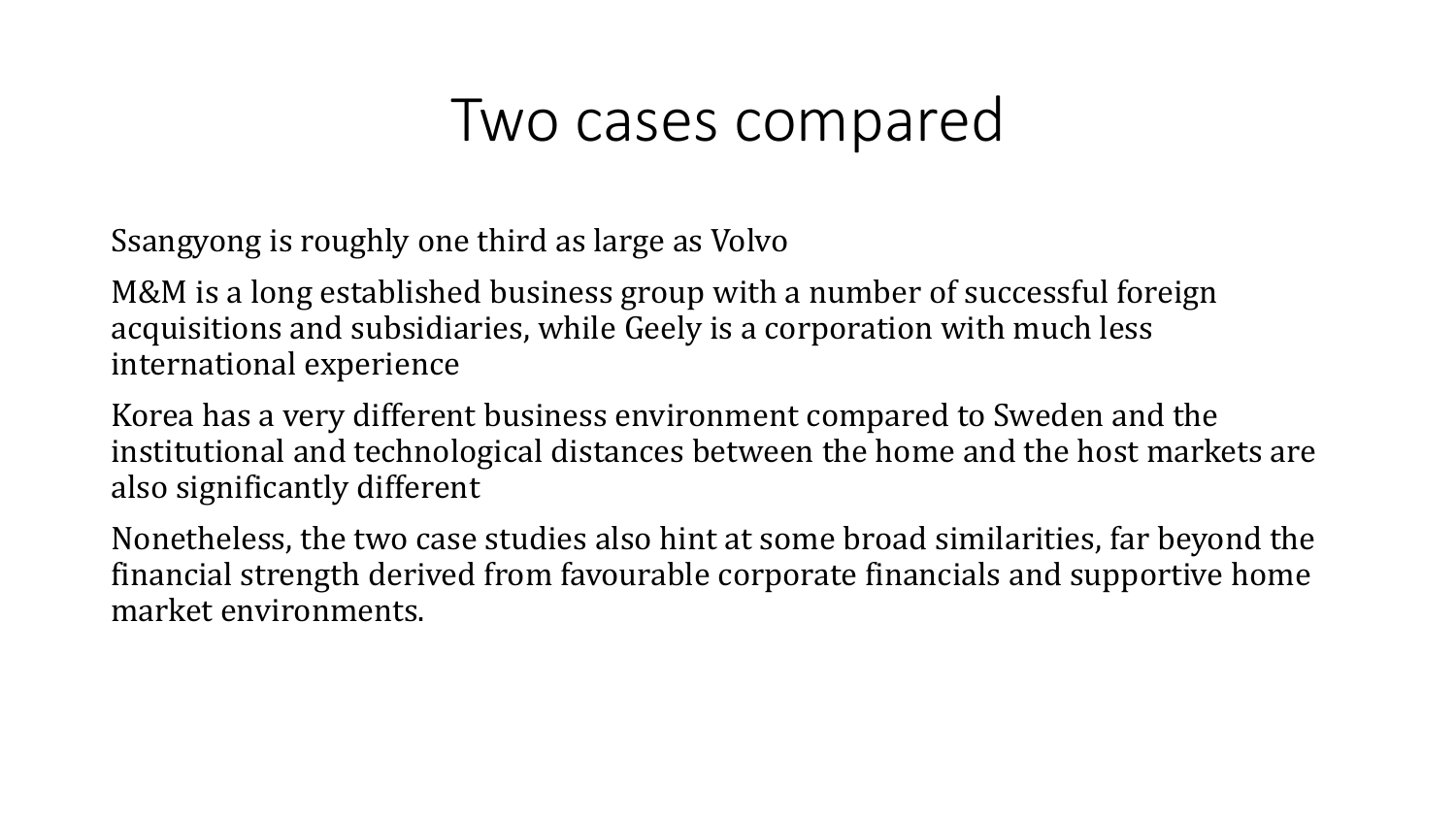## Gaps in the literature

The literature is largely neglecting a number of factors:

- Organizational aspects
- Managerial practices
- Corporate governance issues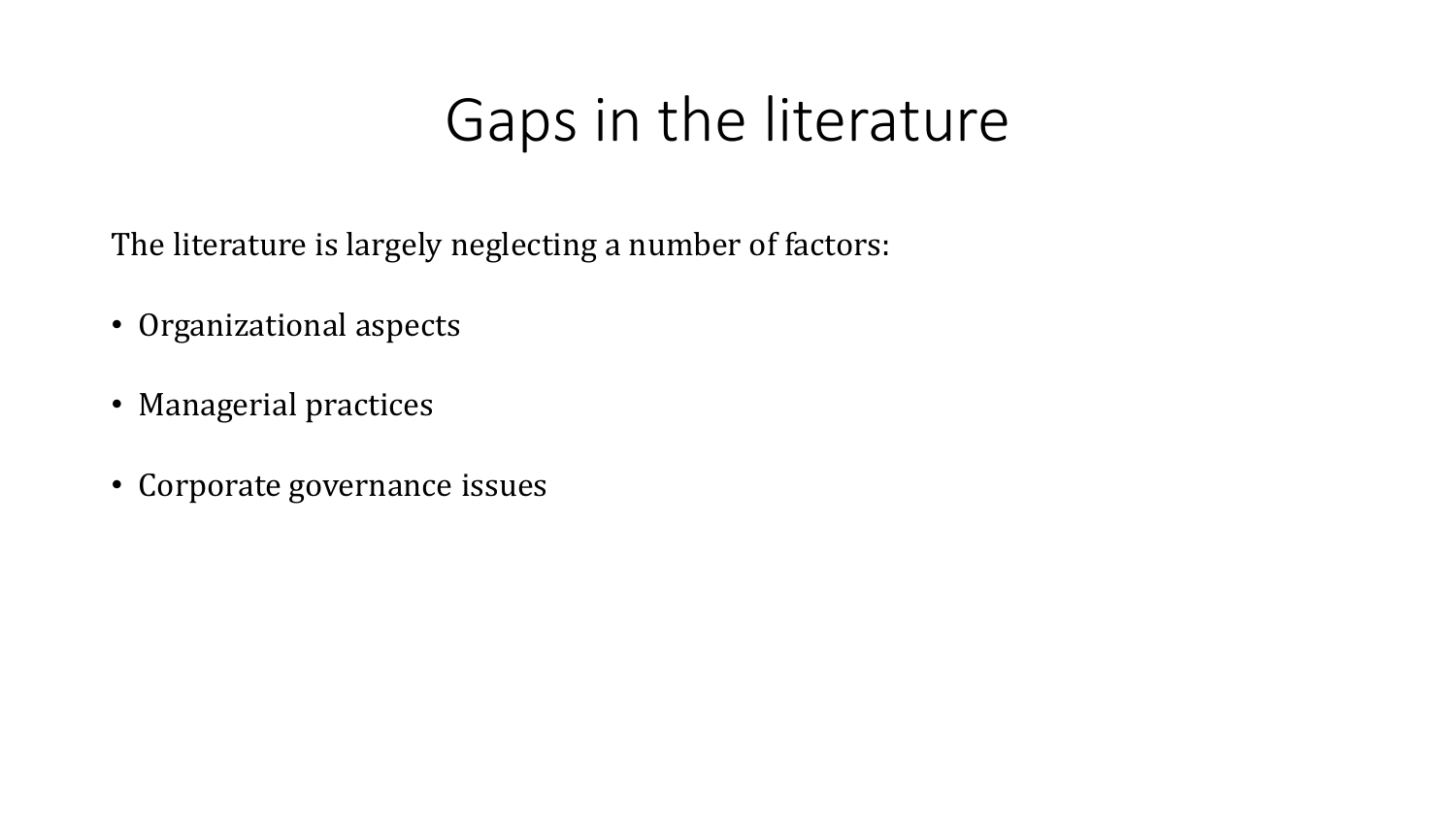### Organisational space matters

- In China, automotive sector's major constituents were once only SOEs with single manufacturing plants, but have become business groups as a result of their catch-up strategy, involving various knowledge and efficiency-seeking activities (Keister, 2000; Nam, 2011). The most successful – SAIC, Chery and Geely – adopted a compact organizational space, while e.g. Dongfeng and FAW did not
- In India, despite more sector diversification within BGs, affiliated firms maintain close proximity through active interactions, collaboration, and resource-sharing, encouraging mobilization and integration of internal resources and promoting group-wide synergy for an effective internalization of acquired assets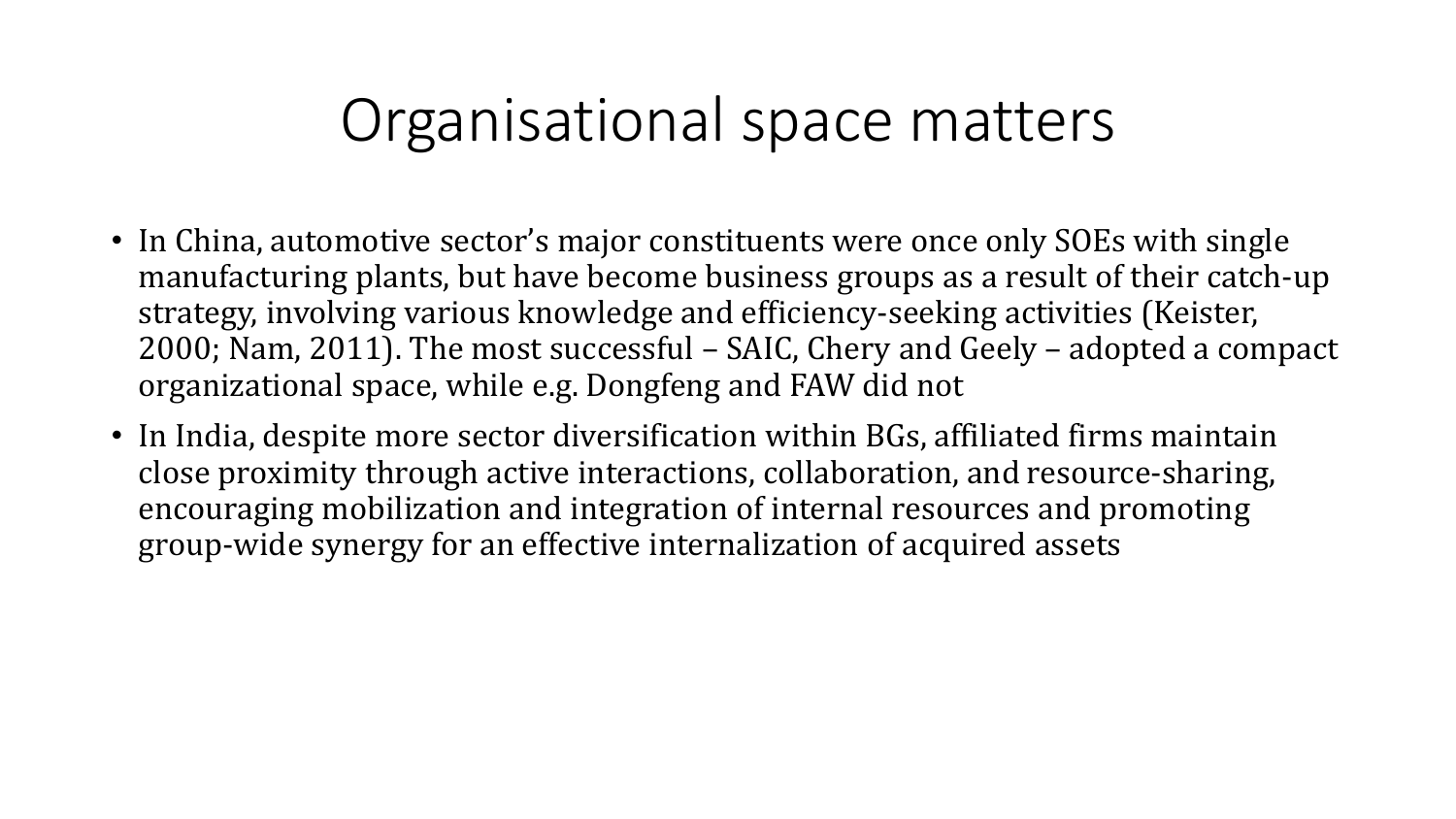### Post Merger Integration also matters

PMI is a critical factor when comparing Chinese and Indian overseas investment performance

To the extent that acquisitions in Europe are mainly aimed at getting access to technology, and that technology development is a creative process, different management cultures are a hindrance to success – Chinese highly hierarchical management style is a limitation for European standards

the Chinese do not know how to manage multiculturally, and not just because of a language barrier. Remember the acquisition of German Schneider, by TCL in 2002, based in Shenzhen. It was a disaster, followed by a bigger disaster in 2004, with Thomson (TMS) in France, which they also destroyed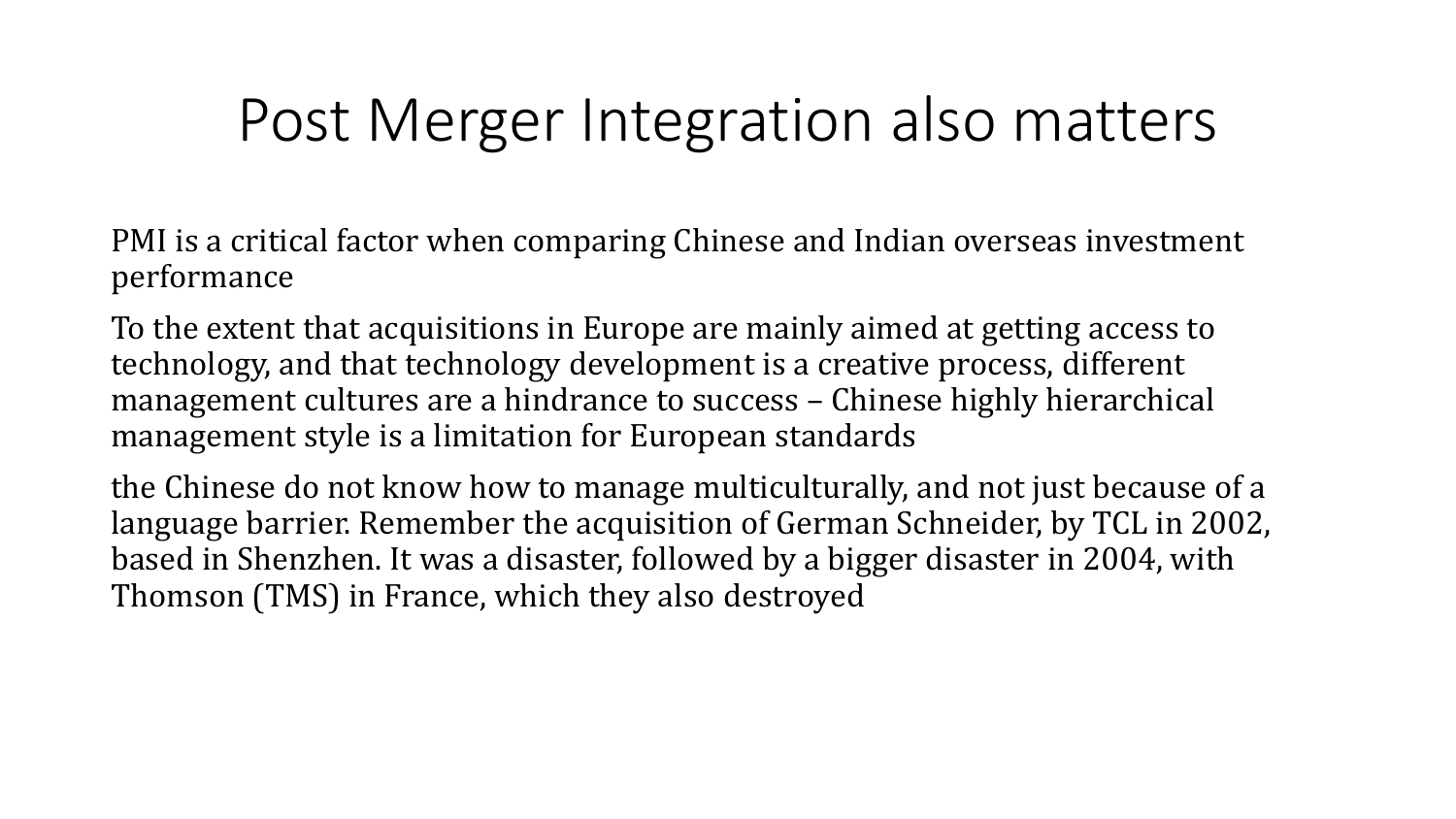#### Corporate governance aspects

- Indian companies aspiring to become world-spanning multinationals demonstrate better corporate governance than their Chinese rivals
- Much as their societies and political systems are different, are Indian and Chinese companies complete opposites when it comes to corporate governance
- Indian firms have to be accountable to shareholders and all the other stakeholders, although in a much softer way compared to the U.S.
- In China information acquisition is rather difficult, because you often get a clean story but the story isn't always right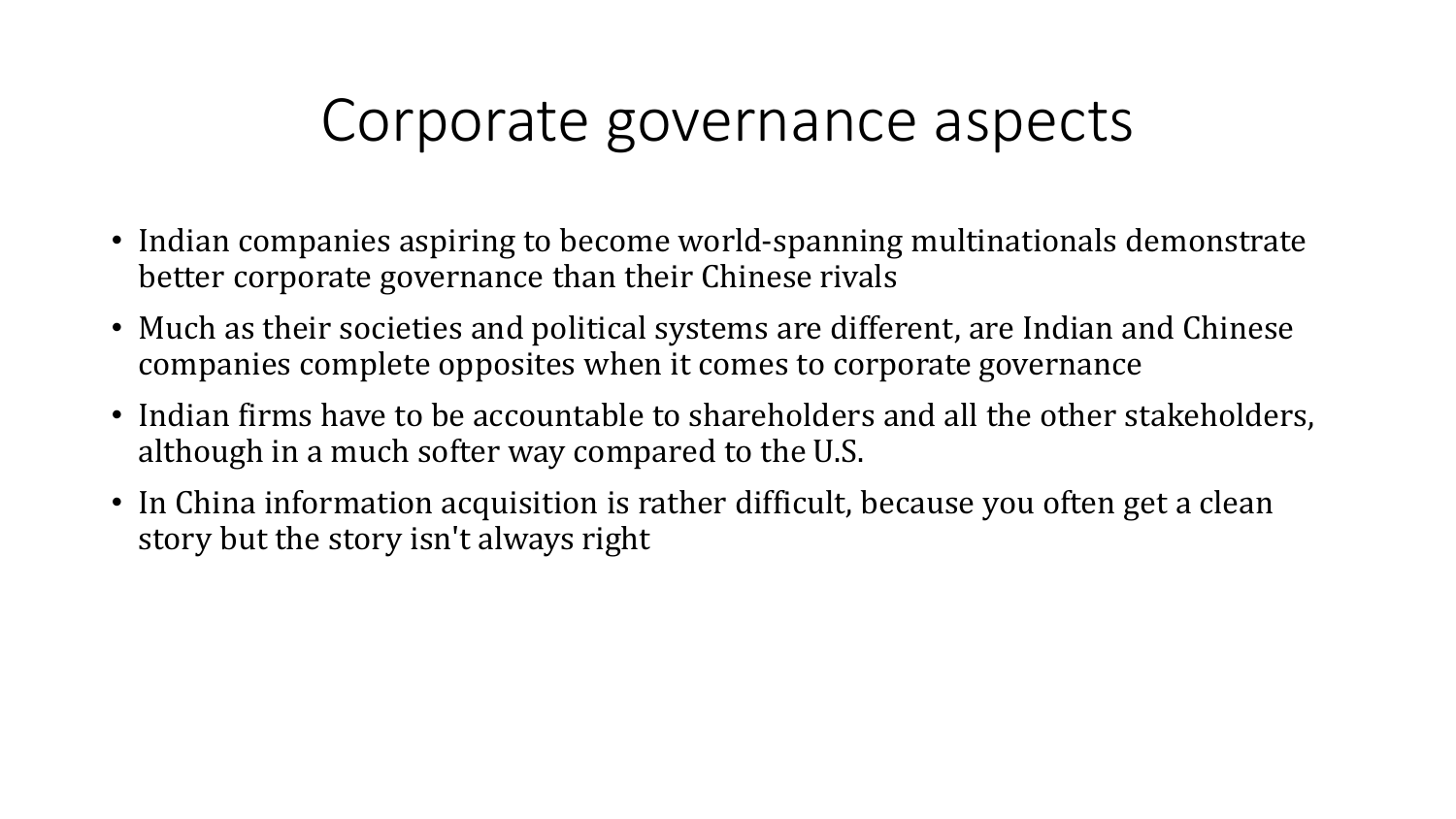## (In)dependent boards?

- more independent boards of directors in India, where some companies are better governed than companies in the West in terms of how quickly they disclose things and how quickly they comply with Nasdaq norms
- the financial markets still don't work in China in the sense that we think, the market is not putting pressure on managers to behave in ways that approximate corporate governance in the West; most of the boards are still answering to the Communist Party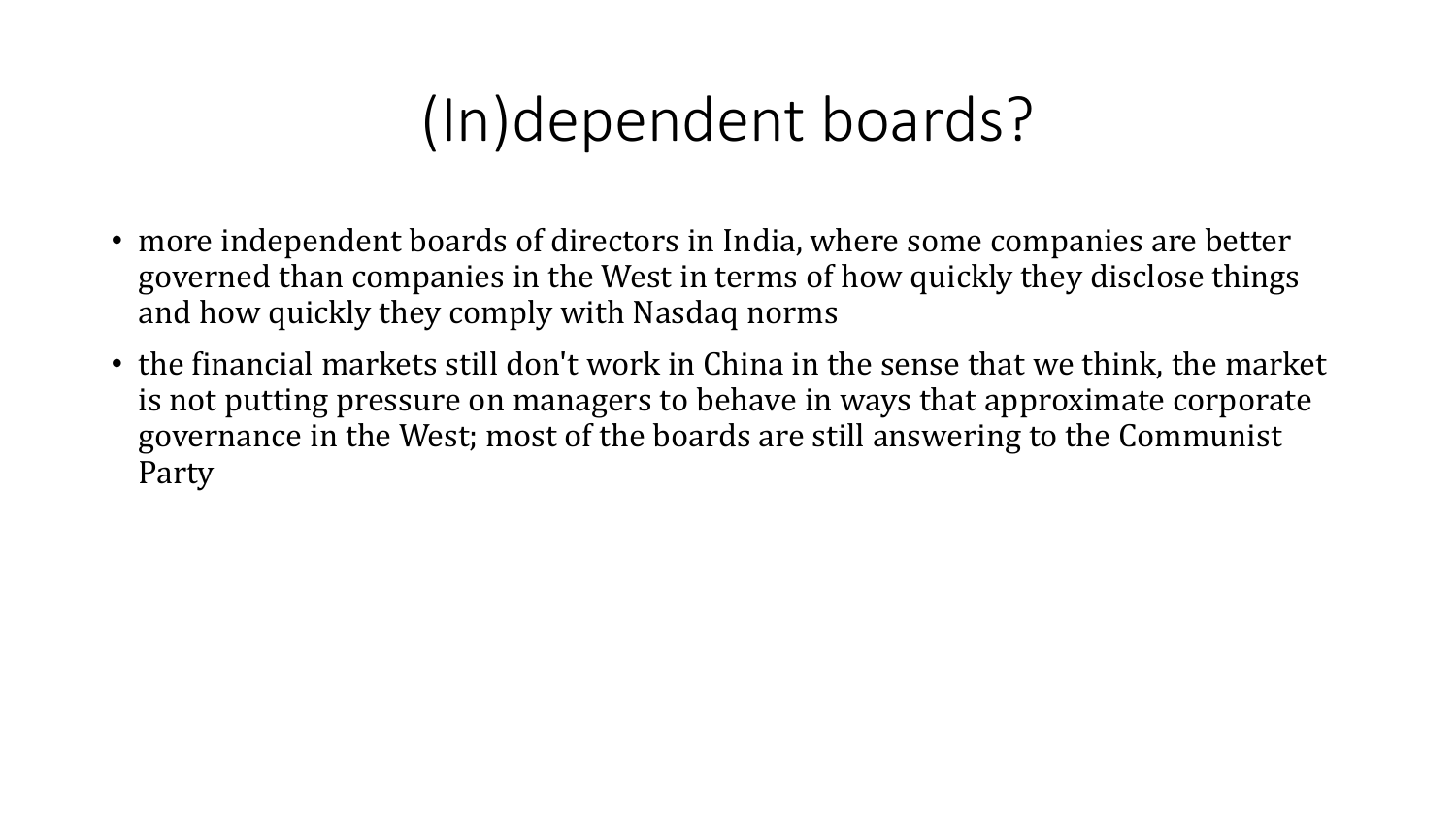#### Back to the two cases

Both Geely and M&M enjoy specific FSAs that can successfully compensate for firm and country disadvantages of emerging multinationals:

Business models that allowed activating the specific skills of the acquired firms - be them organisational, technological, managerial or marketing skills

No transferring its management style to the acquired firm and to have it become an executive branch of the parent firm, but both shared the local management identity and style (crucial difference between Geely and SAIC)

Post-merger integration to create synergies with the acquired firms, with the ultimate aim to extend the product range and target markets and not (simply) a vehicle for improving growth and profitability of the parent company

No conventional post-merger management models – such as complete integration, or separation or assimilation of the two firms – instead cross-fertilisation of business models and management styles that allowed benefitting from each other's strengths while preserving differences in corporate cultures